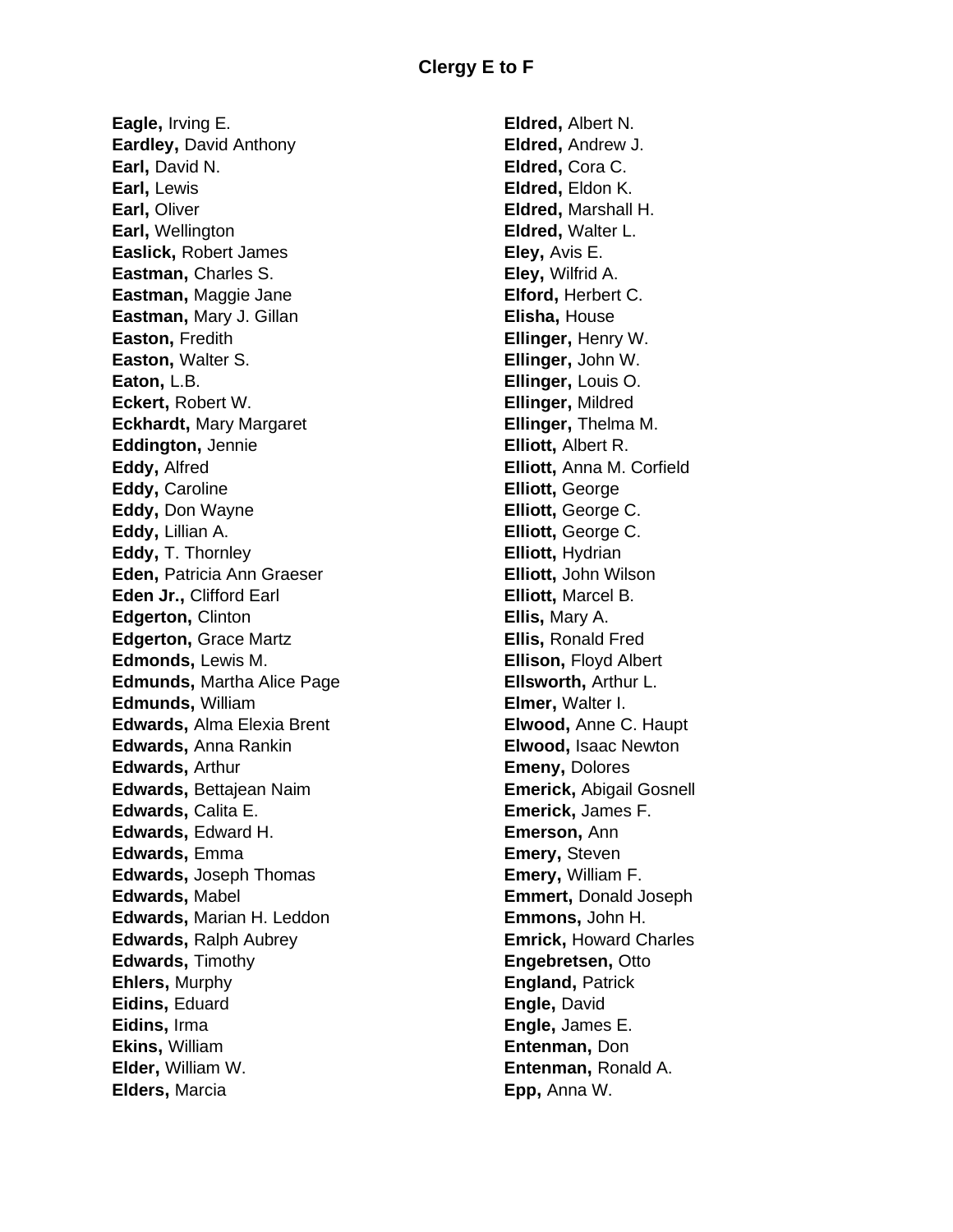**Epp,** George Edward **Epps,** Gertrude **Epps,** Jesse D. **Ercanbrack,** John **Erickson,** Chester J. **Erickson,** Chester John **Erickson,** Everett D. **Erickson,** Martha **Erickson,** Richard S. **Eschtruth,** Glen **Euper,** Terry A. **Eva,** Beulah Woodcock **Eva, Ethel Mary Eva,** Sidney Davey **Evans,** Anna Elizabeth **Evans,** D. E. **Evans,** David S. **Evans,** Edward **Evans,** George Bryn **Evans,** James **Evans,** Jane Pascoe **Evans,** John **Evans,** Sam Houston **Evans,** Samuel H. **Evans,** Thomas J. **Everett,** Esther **Everett,** Gordon Donald **Everett,** Myron **Everington,** John **Eversole,** John A. **Ewing,** Charles Wesley **Exelby,** Elmer W. **Exner,** William A. **Facione,** Vincent P. **Fagan,** Dorothy **Fair,** Alexander S. **Fair,** Caroline E. Wood **Fairbanks,** George K. **Fairchild,** Mildred Hazel **Fairchild,** William Hayes **Faist,** Elmer J. **Fall,** Albert Ambrose **Fall,** Alice V. **Fall,** Fred W. **Fall,** John M. **Fall,** Meredith Stanley

**Farmer-Lewis,** Linda Jane **Farnham,** Edna E. **Farris,** William H. **Fassett,** Emily Fuller **Fassett,** Florence M. **Fassett,** Noah **Fassett,** Ray Rufus **Fassett,** Raymond R. **Fassett,** Ronald M. **Faupel,** Absalom D. **Faupell,** Emma Bleam **Faust,** Edgar Stricker **Faust,** Edgar Stricker **Faust,** Elmer J. **Faust,** Etta **Faust,** Milford E. **Feather,** Daniel J. **Feather,** Elizabeth **Fee,** Frances Ann P. **Fee,** George Alexander **Feeman,** Annie C. Feeman **Felder, Luther B. II Felker,** Bruce **Fell,** E. Dale **Felton,** Caroline **Felton,** Carroll **Felton, Harry Fenn,** Elizabeth Hawley **Fenn,** James W. **Fennell,** Alfred Conrad **Fennell,** Lavonne **Fenton,** Daniel **Fenton,** E. Marie **Fenton,** Ellis L. **Fenton,** Walter Brandaw **Ferguson,** Andrew T. **Ferguson,** Juanita J. **Ferrigan,** Wayne C. **Ferris,** Donald R. **Ferris,** Haldon Dale **Ferris,** John **Ferris,** Juanita Stout **Ferris,** William Dale **Fett,** Ira L. **Fett,** Marjory **Fetty,** Bernard N.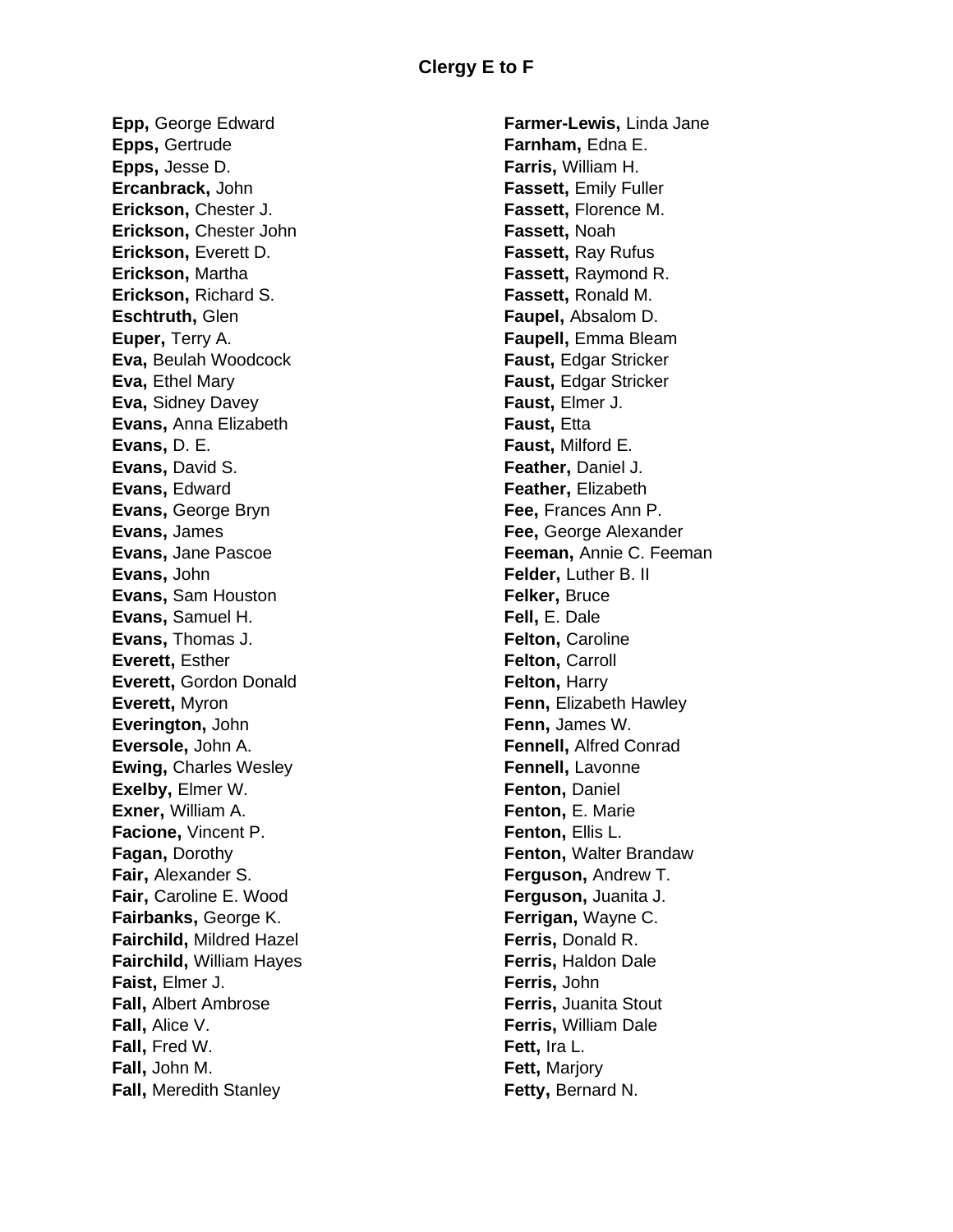**Fetty, Carol C. Feuell,** Maude M. **Feuell,** Reginald R. **Fiedler,** Chester P. **Field,** Frank M. **Field,** George Hills **Field,** Howard A. **Field,** Jane Elizabeth **Field,** Margaret Vail **Field,** Raymond Dudley **Field,** Rose Jenkins **Figgins,** Ronald L. **Filbrandt,** Harold F. **Fillmore,** Bertha **Fillmore,** Dale Howard **Finch,** Clifford D. **Finch,** L. Laverne **Finch,** Seth B. **Finch,** Willa Florence Batt **Finkbeiner,** Elvin C. **Finkbeiner,** Stanley A. **Finley,** James B. **Finzer,** Garrison Fred **Firth,** Hannah M. **Firth,** Lena Peirson Brigham **Firth,** Stanley H. **Firth,** Walter **Firth,** Willie **Fischer, Frederick Harvey Fischer,** Lillie Anne **Fisher,** Albert Robert **Fisher,** Charles A. **Fisher,** Charles H. **Fisher,** Elizabeth **Fisher,** Frederick Bohn **Fisher,** Gerald Henry **Fisher,** Guyon T. **Fisher,** Howard **Fisher,** John **Fisher,** John W. **Fisher,** Norma M. Hoke **Fisher,** Welthy Honsinger **Fiske,** Elizabeth Spence **Fiske,** Helen Marian Davis **Fiske,** Lewis Ranson **Fisler,** Ina

**Fitch,** Andrew M. **Fitch,** Andrew Mason **Fitch,** Douglas **Fitch,** Floyd J. **Fitch,** Frank L. **Fitch,** Reo **Fitch,** Susan Caroline **Fitchett,** Frank Foster **Flachsman,** Otto F. **Flachsmann,** Audrey D. **Flachsmann,** Otto Fredrick **Flagel,** David L. **Fleenor,** Wayne H. **Fleischer,** George **Fleming,** David L. **Fleming,** Geroge William **Fleming,** Guy B. **Flessner,** Jodie **Flessner,** Karl **Flessner,** Raymond David **Flory,** Barb **Flowerday,** Sadie M. **Flowerday,** William G. C **Flowers,** Wanda Hood **Floyd,** Carol **Floyd,** John C. **Fockler,** Arthur Bertram **Fockler,** Olive A. **Foldesi,** William **Foltz,** Anna F. **Foltz,** Carfon Eugene **Foltz,** Frances M. **Foltz,** Katie B. **Foltz,** Silas H. **Foo,** Tat-Khean **Foor,** Perry T. **Foote,** Rebecca I. **Force,** James P. **Ford,** Seldon B. **Ford,** William **Forkner,** Sandra **Forkner,** Stanley H. **Forsythe,** Roy G. **Forward,** Emilie **Foster,** Edwin **Foster,** Elizabeth L.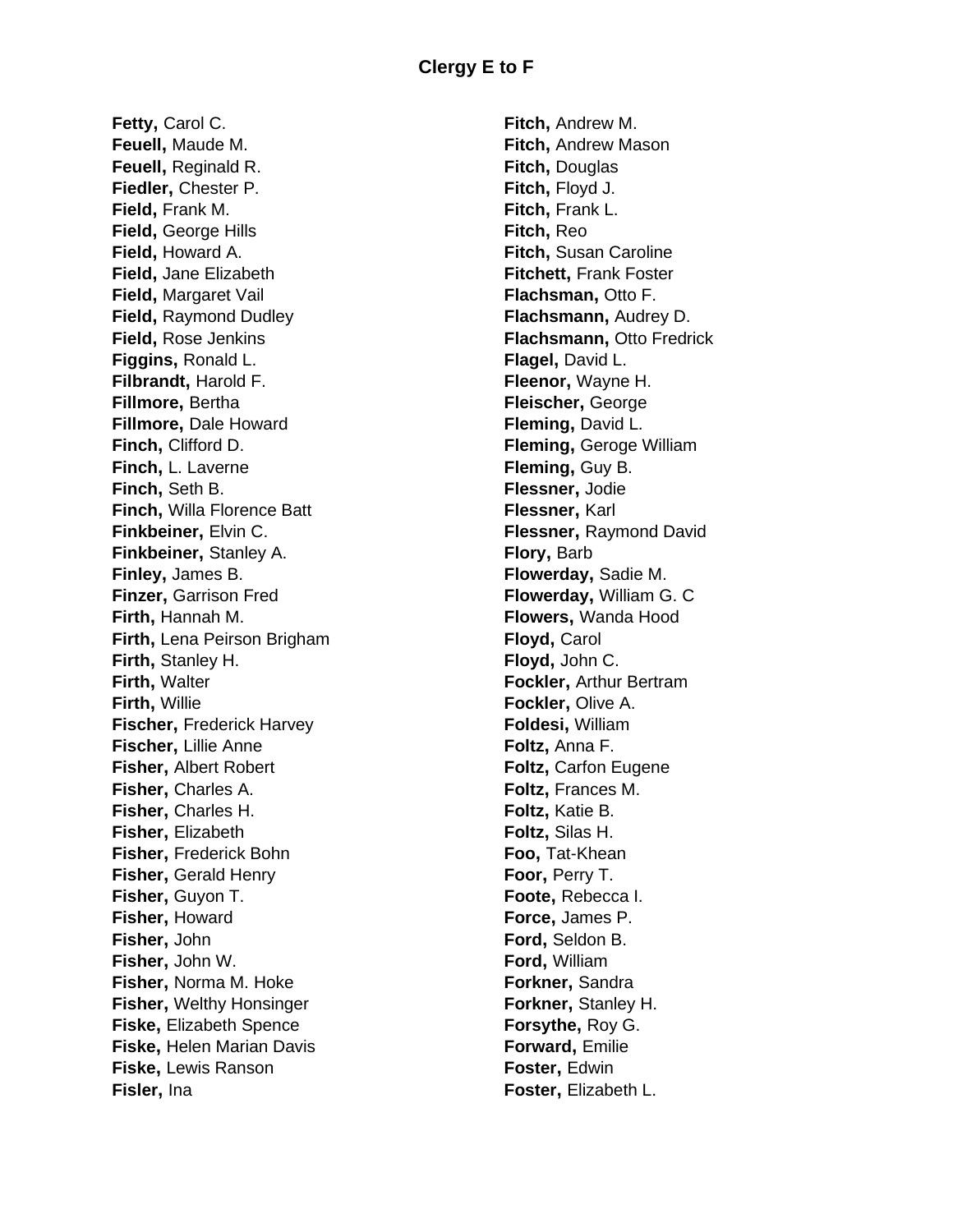**Foster,** Margaret **Foster,** Samuel **Foster,** Wallace S. **Foster,** William Lee **Fouke,** William Hargrave **Fout,** Henry Harness **Fowler,** Carroll **Fowler, Faith Ellen Fox,** Charles R. **Fox,** Charles S. **Fox,** Evelyn M. **Fox,** James E. **Fox,** Martin L. **Fox,** Richard **Fox,** Thomas **Fox,** Tom **Fox,** William **Foy,** John Wesley **Foy,** Katherine Riggs **Francis,** Amy **Francis,** Blanche S. **Francis,** Dean **Francis,** Donald Hazen **Francis,** John L. **Francis,** William C. **Francis,** William I. **Francisco,** Oliver **Frank,** Nancy Kathleen **Franke,** Rae L. **Frankhauser,** Jacob **Franks,** Barbara L. **Fraser,** Genevieve Collison **Fraser,** William Harry **Fraser-Soots,** Stephen K. **Frayer,** Shirley Elaine Hesse **Frayer,** William Edward **Frazee,** Ada **Frazee,** Archie **Frazee,** Elias W. **Frazee,** Elizabeth Laird **Frazer,** Helen A. Gilfillan **Frazer,** John **Frazer,** Joseph **Frazer,** N. A. **Frederick,** Monroe **Frederick,** Paul C.

**Frederick,** Phillip **Frederick,** Rosaline **Fredrickson,** (Lois) Elaine Garum **Fredrickson,** Eskil Henry **Fredrickson,** Nancy **Freeman,** Bertha **Freeman,** Daniel **Freeman,** Frederick J. **Freeman,** Grace **Freeman,** Horace N. **Freeman,** Oliver M. **Freeman,** Robert D. **French,** William P. **Frevert,** Albert W. **Frey,** Bonnie M. **Frey,** Theodore S. **Freysinger,** Robert **Frick,** Frank S. **Friday,** George Irvin **Friday,** Lorena M. **Friesen, Eugene Wesley Frosch,** Allan D. **Frosh,** Victor **Frost,** Mary Isaacs **Fruit,** Mary C. **Fruit,** Walter R. **Fry,** Charles E. **Fry,** Donald R. **Fry,** Samuel Dinner, Jr. **Frye,** Abraham **Frye,** Edith Sayles **Frye,** Edwin Gibson **Frye,** Eliza E. Hayes **Frye,** Ella **Frye,** Elsie Bohnsack **Frye,** Frank P. **Frye,** George I. **Frye,** Glenn M. **Frye,** Harvey A. **Frye,** Henry **Frye,** Jacob Albert **Frye,** Mary E. Bittner **Frye,** Mary Elizabeth Vite **Frye,** Noah **Frye,** Susan **Fuchs,** John M.